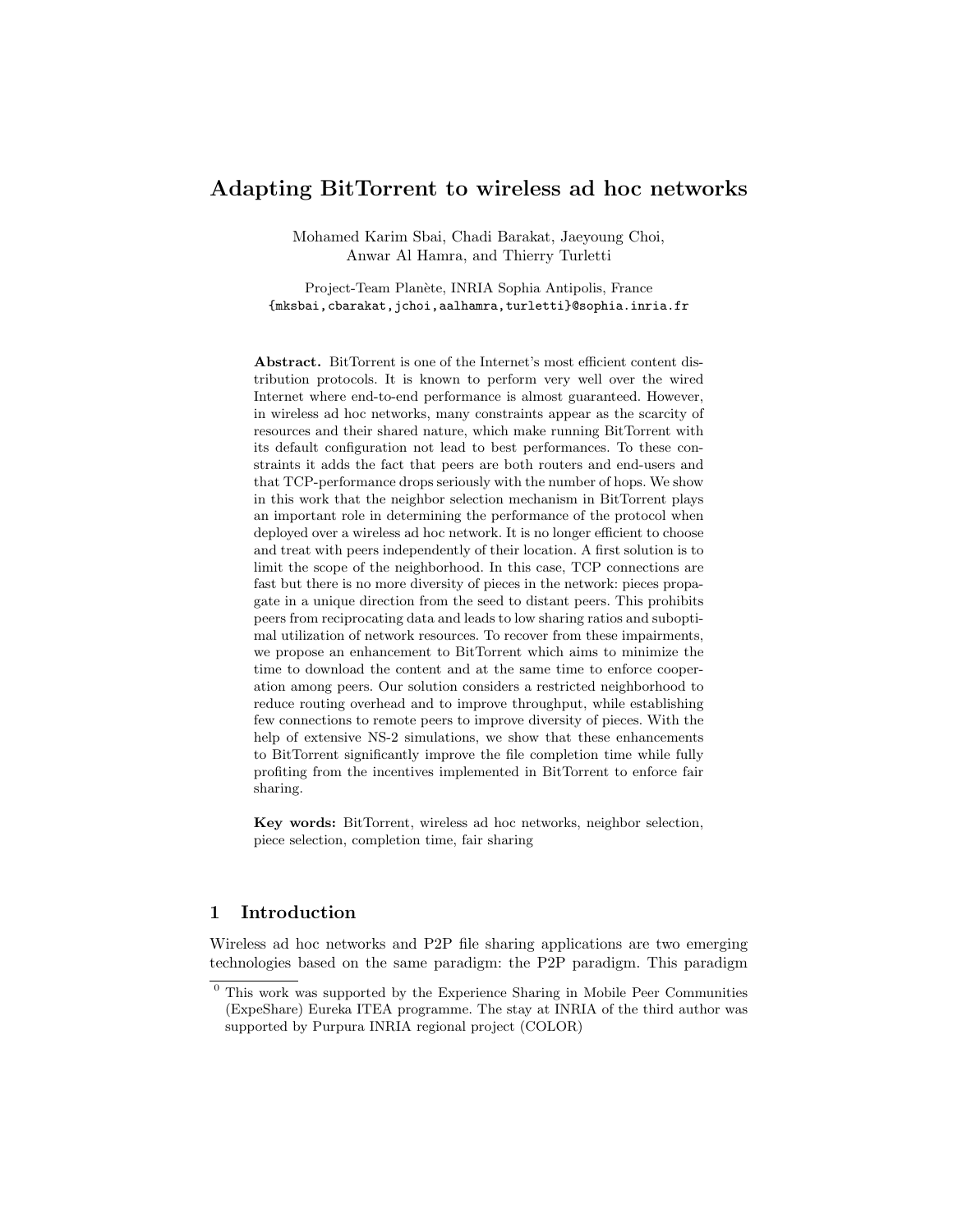aims to establish large scale distributed services without the need for any infrastructure. Within this paradigm, users have symmetric roles. The global service is ensured thanks to their collaboration. In the case of a wireless ad hoc network, the network is a set of wireless nodes with no central administration or base station. Nodes in such a network operate both as routers and hosts. Multi-hop routing approaches are used to ensure connection between distant nodes. For P2P file sharing applications, peers collaborate in downloading data and multimedia content. Each peer shares some of its upload capacity by serving other peers. The global capacity of the system grows then exponentially with the number of peers. Gnutella [5] and BitTorrent [1] are two examples of P2P content sharing applications in the Internet.

Both P2P file sharing applications and wireless ad hoc networks are mature fields of research. They have been studied heavily but separately in the literature. Only few works try to study how they perform together (e.g., [10] [11] [12]). These works focus on the content lookup problem in wireless ad hoc networks without studying the efficiency of the content sharing itself. Studying the performance of file sharing applications over wireless ad hoc networks is challenging because of the diverse constraints imposed by the use of wireless channels. Indeed, as nodes are both routers and end-users, the routing overhead must be taken into consideration. Furthermore, the performance of transport protocols such as TCP drops seriously when multi-hop paths are used. That is why current topology-unaware P2P file sharing applications are not expected to perform well when deployed over wireless ad hoc networks. Designing efficient file sharing solutions for such networks is an important area of research. Indeed, a P2P solution for file sharing has diverse advantages over other data dissemination techniques like multicast in general and this applies to wireless ad hoc networks in particular. For instance, in case of multicast, the construction and update of the virtual topology (tree or mesh) is costly in terms of bandwidth consumption namely in dynamic scenarios. Moreover, the data replication in multicast follows the virtual topology and so nodes like leaves of a tree only receive data and do not spend resources to provide it to other nodes. Thus, no fair cooperation is ensured when using multicast unless constructing a different virtual topology (or tree) per piece of data, which is technically unfeasible.

In this work, we investigate how well a P2P file sharing solution developed for the wired Internet performs over a wireless ad hoc network. Our aim is to come up with a solution that minimizes the content download time while at the same time improving collaboration by enforcing fair sharing among peers. As efficient and fair content sharing is targeted, we choose to adapt BitTorrent [1] as a file sharing protocol given its large usage and its known close to optimal performances in the wired Internet [13]. When data is distributed using BitTorrent, interested peers supply pieces of the data to other peers, reducing the burden on any individual peer, providing redundancy in the network, and reducing dependency on the original seed. In addition, BitTorrent implements incentives that encourage peers to collaborate in downloading the content, which is not the case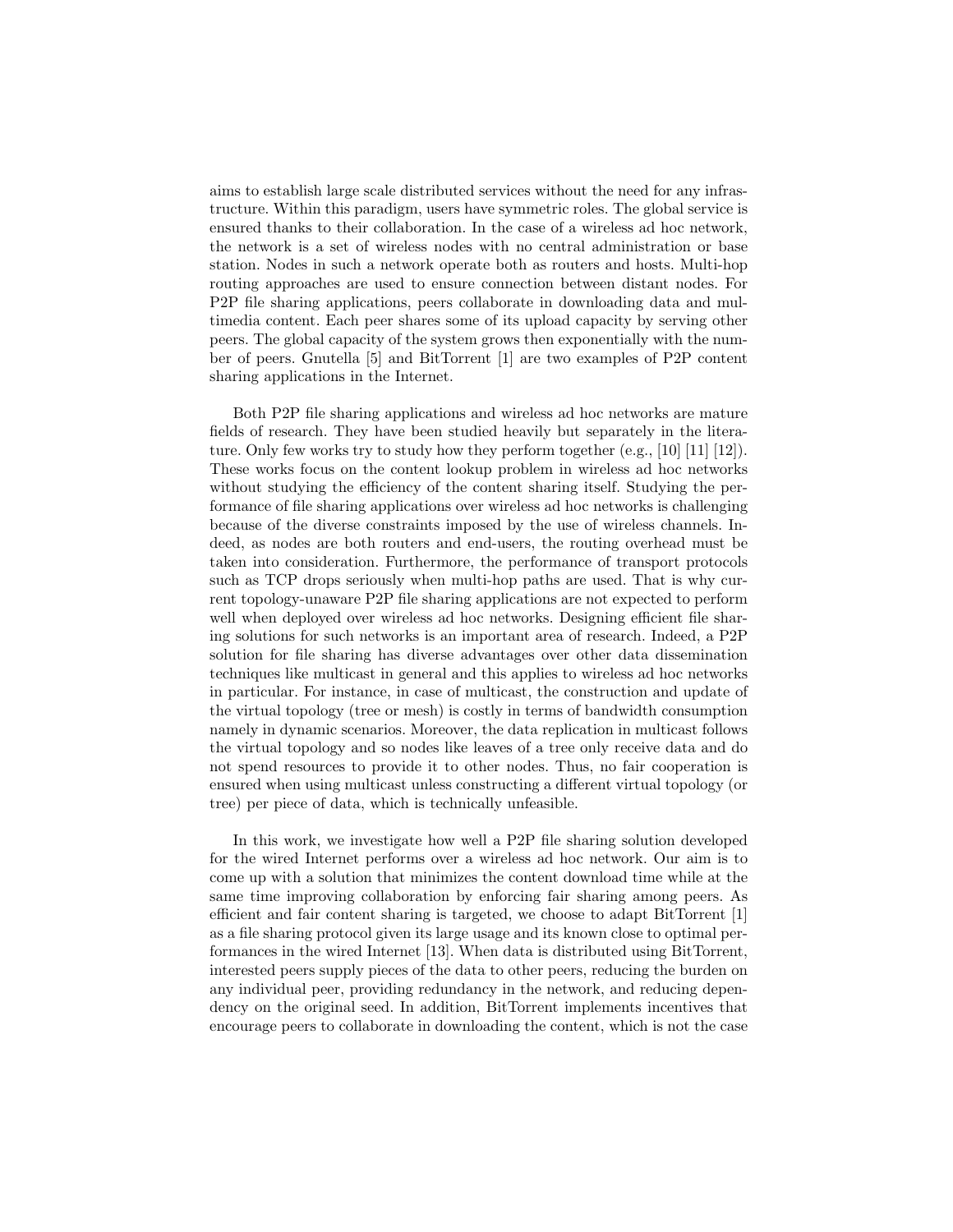of multicast-tree based solutions.

In a first effort to understand this problem, we consider the particular case when every ad hoc node is interested in downloading the content. In this case, the underlying topology has a big impact on the performance of BitTorrent. Indeed, any piece sent over a suboptimal route will cause resource consumption in all intermediate nodes. When all nodes are peers, this will affect all peers located on these nodes by stealing bandwidth from them without being able to profit from this transmission since it happens at the routing layer. However, if intermediate nodes are not peers interested in the same content, this suboptimal piece transmission will have less impact on the torrent itself since it does not directly steal bandwidth from peers (it will steal bandwidth from other applications however). Add to this the fact that when all nodes are peers, the traffic generated by the torrent is maximal and an optimization is further required. We aim at well understanding this case and proposing an efficient solution for it before moving into less loaded scenarios in future work namely the scenario where only a part of the nodes are peers. The performance evaluation is done through extensive NS-2 simulations using regular modules for the ad hoc routing and wireless medium and our implementation of BitTorrent in NS-2<sup>1</sup>. Our main contributions can be summarized as follows. Ordinary BitTorrent establishes TCP connections with neighbors independently of their location. This choice of neighbors can lead to slow TCP connections due to long multi-hop paths and routing overhead. Sharing can also be bad when using large pieces since complete pieces cannot be sent too far to be reused later by other peers. A first solution is to limit the scope of the neighborhood. In this case, we noticed shorter download times but poor sharing since there is no diversity of pieces in the network. To recover from these impairments, we propose an enhanced variant of BitTorrent, tuned to ad hoc networks, which considers a restricted neighborhood to diminish routing overhead and to improve throughput, while establishing few connections to remote peers to improve diversity of pieces. To implement this, we modify the choking algorithm and add a new piece selection strategy. The simulations show that these enhancements to BitTorrent considerably improve the file completion time while fully benefiting from the incentives implemented in BitTorrent to enforce fair sharing.

Section 2 of this paper presents an overview of the state of the art in deploying P2P solutions over wireless ad hoc networks. Section 3 describes briefly the BitTorrent protocol. The framework of the study is discussed in Section 4. Section 5 shows the importance of the piece size in determining the performance of BitTorrent. Section 6 studies the impact of the scope of the neighborhood. Section 7 presents our enhanced variant of BitTorrent. Section 8 summarizes the work and gives some ideas on our future work.

 $1$  NS-2 code and scripts at: http://planete.inria.fr/personnel/Mohamed\_Karim.Sbai/BitTorrent/AdaptedBitTorrent.htm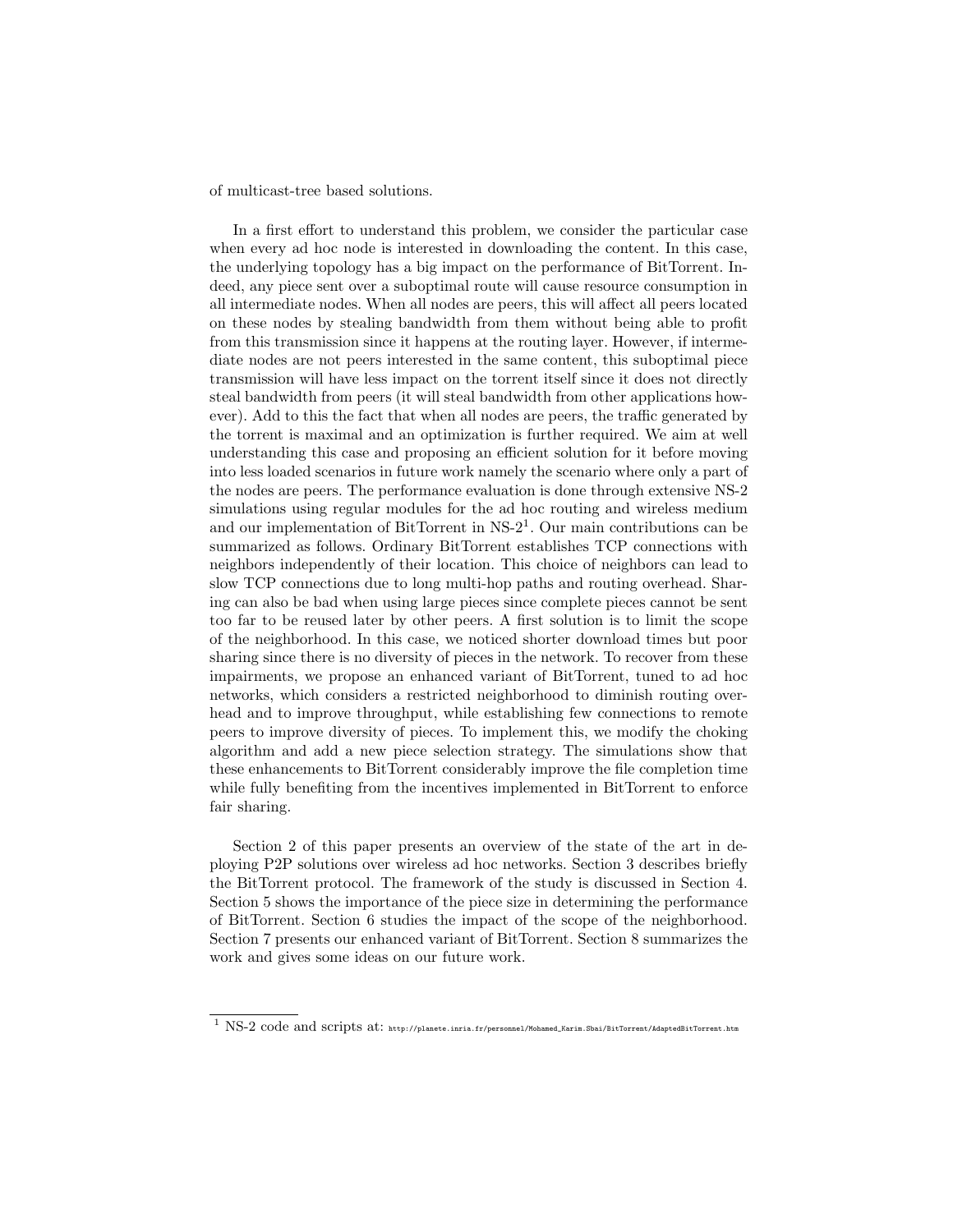# 2 State of the art

In this section, we present an overview of the state of the art of P2P file sharing applications and their different implementations in wireless ad hoc networks.

P2P applications in the Internet: There are several design approaches for the construction of P2P overlays over the Internet. One can distinguish between structured and non-structured overlays. This classification is done from the standpoint of resources lookup. In non-structured overlays like Gnutella [5], there is no control on the structure of the overlay. Peers discover each other by flooding the network and by learning from previous sessions. The P2P application in this case is not conscious of the topological location of the other peers. In case of structured overlays, an overlay routing algorithm is introduced to locate the content in the network. Several structured overlay networks have been proposed like CAN [6], Chord [7], Pastry [9] and Tapestry [8]. All of them use Distributed Hash Tables (DHT) in their routing of lookup requests. Such tables allow the lookup to scale logarithmically with the number of nodes in the overlay. Again most of these structured overlays are topology independent. On the other hand, there is BitTorrent [1] that does not concentrate on the information lookup since it uses a centralized tracker to discover neighbors. However, it concentrates on optimal utilization of the network capacity when sharing the file between the different interested peers. Since we are mainly concerned in this work by the data transfer plane, we adopt BitTorrent and we extend it to wireless ad hoc networks. More details on BitTorrent are presented in Section 3.

P2P applications in Mobile Ad hoc NETworks: Both structured and nonstructured overlays have been implemented in MANET. Since nodes are both end-users and routers, some cross-layer design approaches have been introduced. These approaches suppose that P2P applications operate both at the network layer and at the application layer. One can divide the design space into four subspaces:

- Non-structured and layered design: Oliviera et al. study in [10] the performance of Gnutella deployed over three ad hoc routing protocols DSR, AODV and DSDV. Their results show that the ratio of delivered packets is lower than those of unicast applications deployed over MANET. This is due to the fact that Gnutella chooses neighbors independently of their locations. The overlay construction is topology independent.
- Non-structured and cross-layer design: The work done by Klemm et al. in [11] proposes to integrate the peer lookup mechanism of a P2P application like Gnutella in the network layer and compares this design to the layered design proposed by Oliviera et Al. They propose ORION that establishes connections on demand through the routing mechanism. The cross-layer lookup implemented by ORION is shown to provide higher successful transfers ratio than in the layered scenario.
- Structured and layered design: A proximity-conscious DHT (Pastry) has been deployed over the DSR routing protocol in [12]. As it is a layered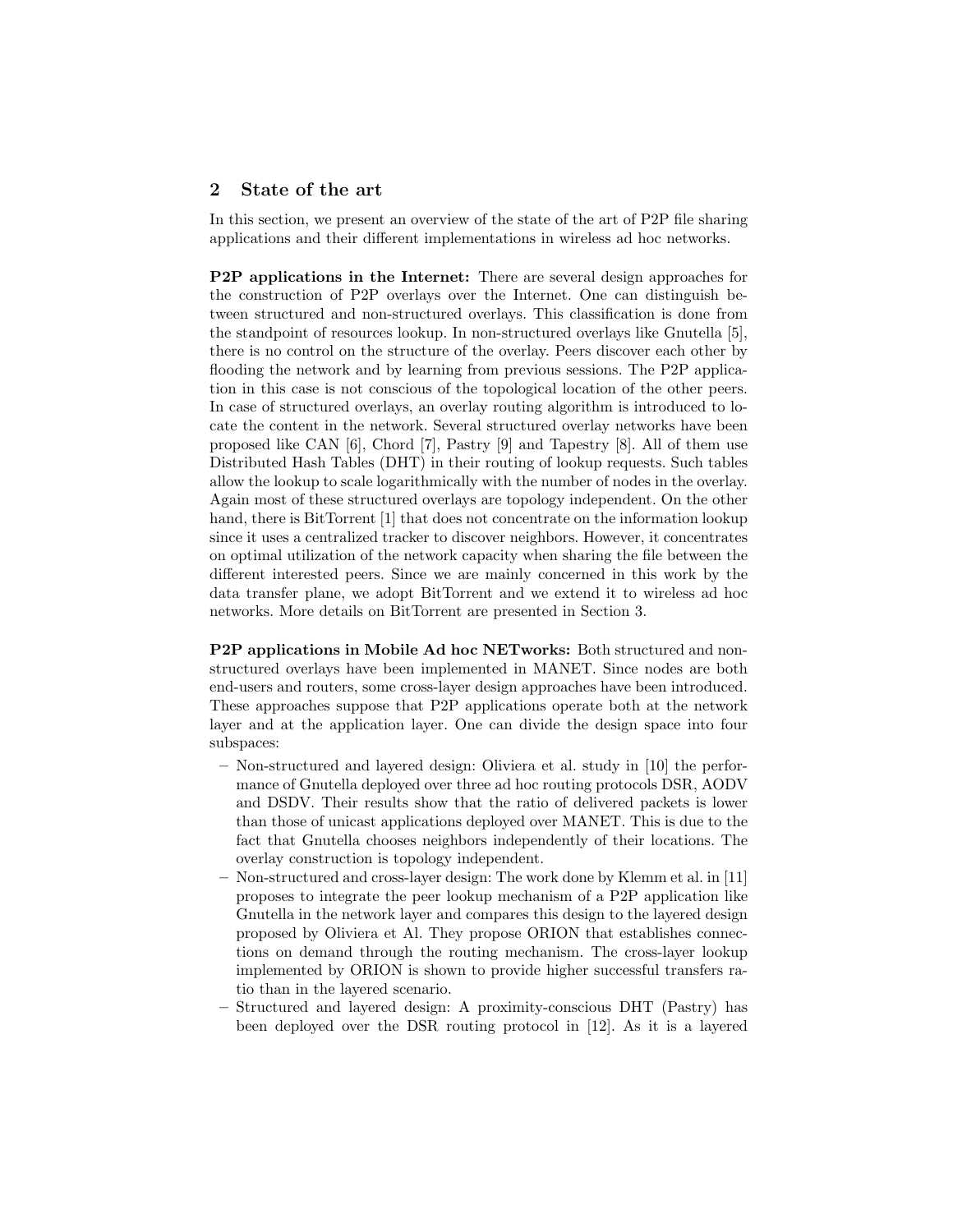design, there is no interaction between the DHT and the routing protocol. This leads to an overhead in maintaining routes for both the application layer and the network routing layer.

– Structured and cross-layer design: This design is named Ekta by Das et al. in [12]. The functionalities of the Pastery DHT are integrated within the routing protocol. The main idea is the mapping of the peer identifiers in the same namespace than the IP addresses. Their results show that Ekta is better than the layered design in terms of number of successfully delivered packets.

Former studies on BitTorrent over wireless ad hoc networks: Several works tried to adapt BitTorrent to wireless ad hoc networks (e.g. [14] and [15]). They only focus on the tuning of the peer discovery phase without addressing the efficiency of the content sharing itself. Michiardi et al. study in [4] the performance of a cooperative mechanism to distribute content from one source to a potentially large number of destinations. They propose to deploy BitTorrent with a minor change allowing neighbor discovery and traffic locality. This is done by selecting only near neighbors as effective neighbors. The result is a decrease in the total download time and energy consumption. Their work is relevant to ours; however we go beyond by focusing not only on the download time but also on the sharing among peers which will show to suffer if pieces are only exchanged with close neighbors. The solution we propose in this work is able to improve the sharing ratio and the completion time simultaneously.

### 3 BitTorrent: a content distribution protocol

BitTorrent (see e.g., [1], [13]) is a scalable P2P content distribution protocol. Each client shares some of its upload bandwidth with other peers interested in the same content in order to increase the global system capacity. Peers cooperating to download the same content form a torrent. A peer discovers other peers by contacting a central rendezvous node called tracker. The latter stores IP addresses of all peers in the torrent and maintains statistics on uploads and downloads per peer. To facilitate the replication of the content in the network and to ensure multi-sourcing, a file is subdivided into a set of pieces. Each piece is also subdivided into blocks. A peer which has all pieces of the file is called seed. When the peer is still downloading pieces, it is called *leecher*. Each peer maintains a peer list. Neighbors are those of this list with whom the peer can open a TCP-connection to exchange data and information. Only four simultaneous outgoing active TCP connections are allowed by the protocol. The corresponding neighbors are called effective neighbors. They are selected according to the choking algorithm of BitTorrent. This algorithm is executed periodically. Once the choking period expires, a peer chooses to unchoke the 3 peers uploading to him at the highest rate. It is a best slot unchoking. This strategy, called tit-for-tat, ensures reciprocity and enforces collaboration among peers. Now to discover new upload capacities, a peer chooses randomly a fourth peer to unchoke. This unchoking slot is called optimistic slot. All other neighbors are left choked. When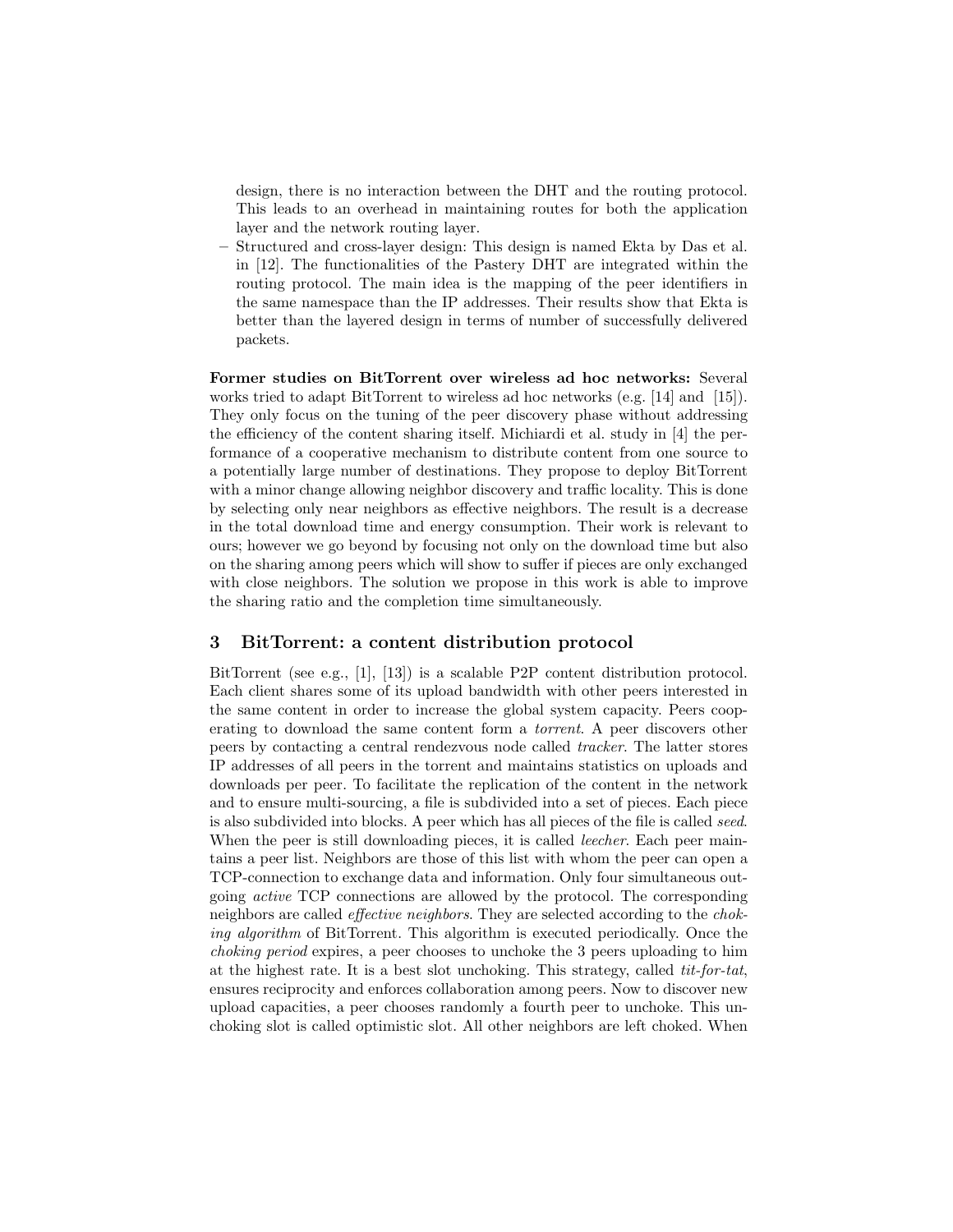unchoked, a peer selects a piece to download using a specific piece selection strategy. This strategy is called *local rarest first*. Indeed, each peer maintains an update-to-date list of pieces owned by all its neighbors. When selecting a piece, a peer chooses the piece with the least redundancy in its neighborhood. In case of equality, one of the rarest pieces is chosen randomly. Rarest first is supposed to increase the entropy of pieces in the network which enforces collaboration and hence improves global performance.

Here are the performance metrics relevant to BitTorrent that we will use in our study and that are calculated at the end of the experimentation:

- $U_{ij}$ : Total bytes uploaded by peer i to peer j.
- $D_{ij}$ : Total bytes downloaded by peer *i* from peer *j*.  $(U_{ij} = D_{ji})$
- $R_{ij}$ : Ratio of sharing between peer i and peer j.

$$
R_{ij} = \frac{\min(U_{ij}, D_{ij})}{\max(U_{ij}, D_{ij})}
$$
\n<sup>(1)</sup>

- $N_i$ : Number of neighbors j of peer i such that  $U_{ij} \neq 0$  or  $D_{ij} \neq 0$ .
- $R_i$ : Sharing ratio for node *i*.

$$
R_i = \frac{1}{N_i} \sum_{j \mid U_{ij} \neq 0 \text{ or } D_{ij} \neq 0} R_{ij}
$$
 (2)

 $-F_i$ : The finish time of peer *i*. It is the time by which it receives all pieces of the file.

As we are studying BitTorrent over wireless ad hoc networks where topology matters, we consider some additional performance metrics related to topological positions of peers. The file is supposed to exist at one seed S at the beginning of the session. Our metrics quantify the quality of service perceived by peers as a function of their relative positions with respect to the seed.

–  $F_h$ : Average finish time of peers (or nodes) located at h hops from seed S.

$$
F_h = \frac{1}{n_h} \sum_{i \mid H(i) = h} F_i \tag{3}
$$

where  $n_h$  is the number of peers located at h hops from seed S and  $H(i)$  a function that gives the number of hops between any node  $i$  and the seed S. –  $R_h$ : Average sharing ratio of peers (or nodes) located at h hops from seed S.

$$
R_h = \frac{1}{n_h} \cdot \sum_{i \mid H(i) = h} R_i \tag{4}
$$

### 4 Framework of the study

We proceed with an experimental approach using the NS-2 simulator. In this section, we describe preliminary changes we made to BitTorrent to allow peer discovery and the exchange of signaling over wireless ad hoc networks. Then, we discuss the stack of protocols we use in our deployment of BitTorrent in NS-2. Finally, we introduce the scenario used in our evaluation.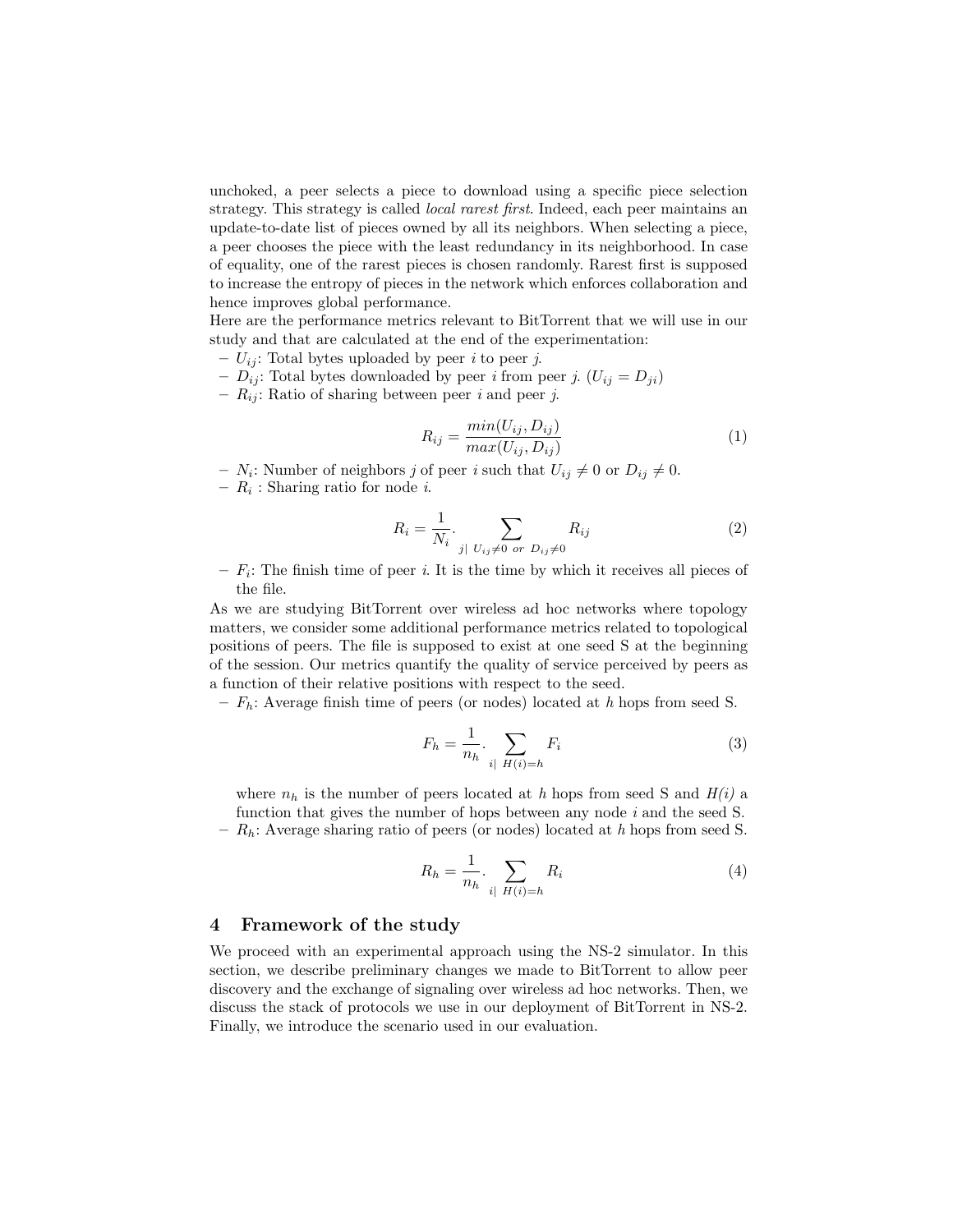#### 4.1 Trackerless BitTorrent

Wireless ad hoc networks are infrastructureless. It is convenient that one does not rely on a centralized tracker when applying BitTorrent to such networks. So, we opt in our study for a trackerless approach. Since the most important role of a tracker in the Internet is to provide peers with the identifiers of other peers, we need to introduce a peer discovery mechanism. In our evaluation framework, to discover new peers, a peer floods periodically the network with a HELLO message and waits for HELLO REPLY messages. HELLO messages are transmitted to wireless neighbors with some initial TTL (Time-To-Live) to control the scope of the flood and hence the visibility of a peer. This TTL is a parameter of our study. Receiving a HELLO message, a peer decrements the TTL and forwards it to its wireless neighbors, and so on. The message is not forwarded when its TTL reaches zero.

#### 4.2 Stack of protocols and packets exchanged between peers

In BitTorrent, peers exchange two types of packets: Data packets and control packets. We choose in our NS-2 implementation to send data packets via TCP connections because reliability and congestion control are needed when transporting blocks of file. However, control packets as for peer discovery and piece updates contain small and urgent information that is better to transport using UDP. Here are the different control packets exchanged between peers:

- HELLO: see Section 4.1.
- HELLO REPLY: see Section 4.1.
- UPDATE PIECE LIST: when a peer receives a new piece, it sends an UPDATE PIECE LIST to all peers with whom it can exchange data.
- $-$  PIECE OFFER REQUEST: when a peer i unchokes a peer j, it sends a PIECE OFFER REQUEST packet to j. This packet contains the list of pieces that i has already downloaded.
- PIECE OFFER REPLY: receiving a PIECE OFFER REQUEST, a peer answers with a PIECE OFFER REPLY packet. After applying the piece selection strategy, it decides whether to accept or to reject the offer. A flag included in the PIECE OFFER REPLY packet indicates this decision (ACCEPT or REJECT). In the case the offer is accepted, the peer indicates the number of the requested piece. During the choking period, many PIECE OFFER REPLY packets can be sent to the offering peer in order to allow the transmission of several pieces.

#### 4.3 The main scenario

We consider a network of N nodes  $(N=40)$  when not specified) distributed in a plane following a grid topology (10 nodes per row). The distance between two physical neighbors is set to 40 m for a range of wireless transmissions equal to 50m. This ensures connectivity while minimizing interference. At the beginning of each simulation, node 0 located at the top left is the seed and the other nodes are leechers. The file size is set equal to 10 Mbytes, which is large enough to ensure the convergence of the protocol to equilibrium. All peers start downloading the file at the same time  $t=1500s$  by first looking for each other then sharing the pieces of the file according to the BitTorrent algorithms. This time interval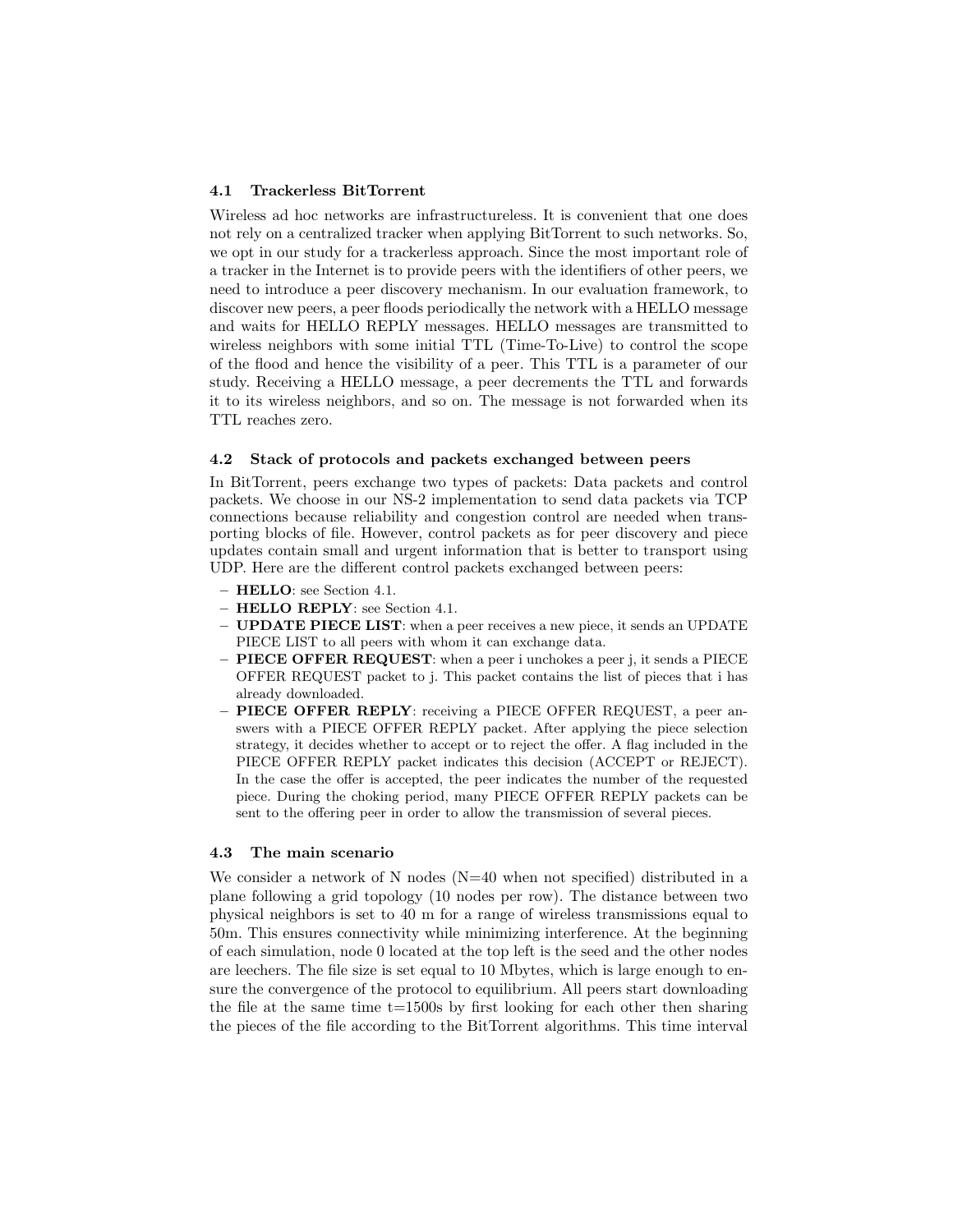

of number of hops to seed

Fig. 2. Average sharing ratio as a function of number of hops to seed

skipped at the beginning gives the network enough time to stabilize and calculate its routing tables. The bitTorrent choking algorithm period is taken in our simulations equal to 40s. A piece is subdivided into blocks of size 1KB. Concerning the underlying layers, the nodes connect to each other using the 802.11 MAC Layer with the RTS/CTS-Data/ACK mechanism enabled. The data rate is set to 1 Mb/s. For ad hoc routing, we use the DSDV proactive protocol.

# 5 Impact of piece size

We start by evaluating regular BitTorrent where the overlay is constructed without considering the underlying wireless topology. We give a particular attention to the piece size and to its impact on both the finish time of peers and their sharing ratios. The reason to consider the piece size is that it decides how far pieces can be sent over the network. The TTL of HELLO messages is set to its maximum value so that all peers are neighbors of each other. Two sizes of pieces are used while keeping constant the size of the file. We consider respectively the values 100 blocks and 1000 blocks for small and big size of pieces. Figure 1 plots the average finish time  $F_h$  as a function of the number of hops h to the seed for both small and large size of pieces. Each point in this figure is an average over multiple simulations and over all nodes located at the same number of hops to the seed. As expected, the finish time increases as far as we move away from the source. One can notice in the figure that for small pieces, remote peers have better finish time than for large pieces. This is because the range of transmission of small pieces is longer. A remote peer can then receive more pieces in the choking period and share them with others, which improves the reusability of pieces and network resources. This is confirmed in Figure 2 where we plot the average sharing ratio  $R_h$  as a function of the number of hops to the seed. It is clear that the sharing ratio in case of small pieces is more important because distant nodes (or peers) can now get quickly complete pieces and replicate them in their neighborhood. Unfortunately, this is not the case with large pieces. Large pieces cannot be sent far in the choking period so they propagate in the network as a wave resulting in an under-utilization of network capacity. One can see the case of large pieces as being the absence of sharing between distant nodes and the fact that nodes wait for pieces to arrive to their upstream nodes before obtaining them. The use of small pieces however make the pieces spread over the network, which reduces the finish time and makes the sharing incentives implemented by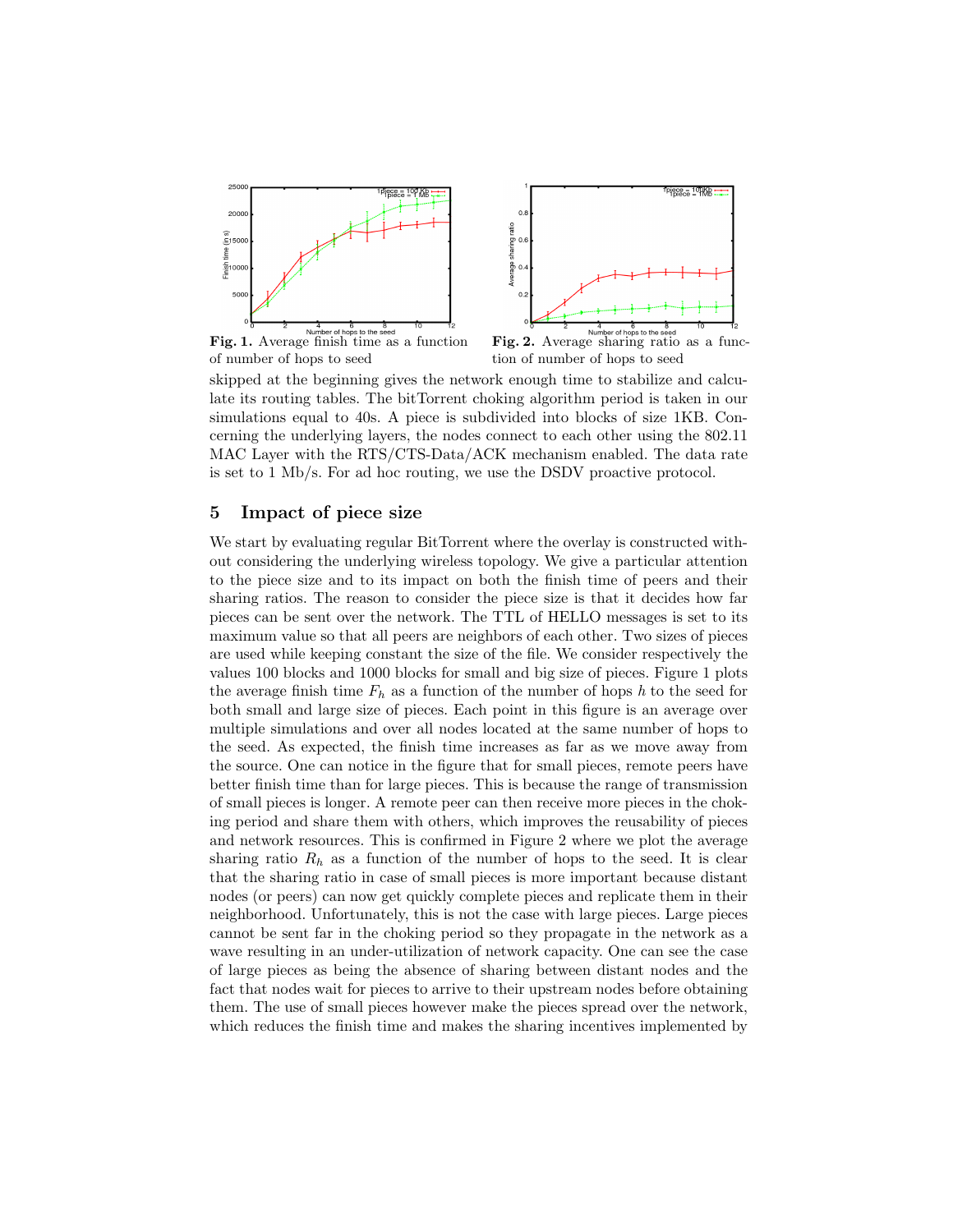

Fig. 3. Average finish time as a function of number of hops to seed for different flooding scope

Fig. 4. Average sharing ratio as a function of number of hops to seed for different flooding scope

⊞3

BitTorrent work better in wireless ad-hoc networks. Our solution supports this modification.

### 6 Impact of the scope of the neighborhood

Another important factor in BitTorrent over wireless ad hoc networks is the scope of the neighborhood. In this section, we study the impact of reducing this scope on both the finish time and the sharing ratio. We run several simulations on the topology described in 4.3 changing each time the flooding scope (TTL) of HELLO messages destined to peer discovery. Figure 3 compares the finish time for TTL=max, 5, 2 and 1. Interestingly, the finish time improves when the neighborhood scope is decreased. This is mainly due to better TCP performance over short paths and to smaller routing overhead. Control packets, namely PIECE UPDATE and HELLO packets, are sent only in the restricted neighborhood. The case  $TTL=2$  is slightly better than the case  $TTL=1$  because of the interference between physical neighbors. Figure 4 plots the average sharing ratio  $R_h$  as a function of the number of hops to the seed for the different values of TTL. Unfortunately, we can see that the improvement in finish time when reducing the neighborhood comes at the expense of a lower sharing ratio. The diversity of pieces in the network decreases and the file propagates more or less as a wave in a unique direction from the seed to the farthest nodes. Hence, distant peers can not participate in the replication of pieces, they only wait for pieces to arrive to their physical neighbors to obtain them. Clearly, this is bad for cooperation among peers. An optimal solution should improve the finish time while preserving large values for the sharing ratio.

### 7 BitTorrent adapted to wireless ad hoc networks

The main objective of our variant of BitTorrent is to profit from the advantages of the limited neighborhood, namely the good performance of TCP on short paths, the reduced routing overhead, and the reduced load of flooding control packets. At the same time, we aim at improving the sharing ratio and the reusability of network resources by creating diversity of pieces in the network. Our main idea is to create few TCP connections to distant peers in addition to those with close peers. Pieces can then spread over the network and propagate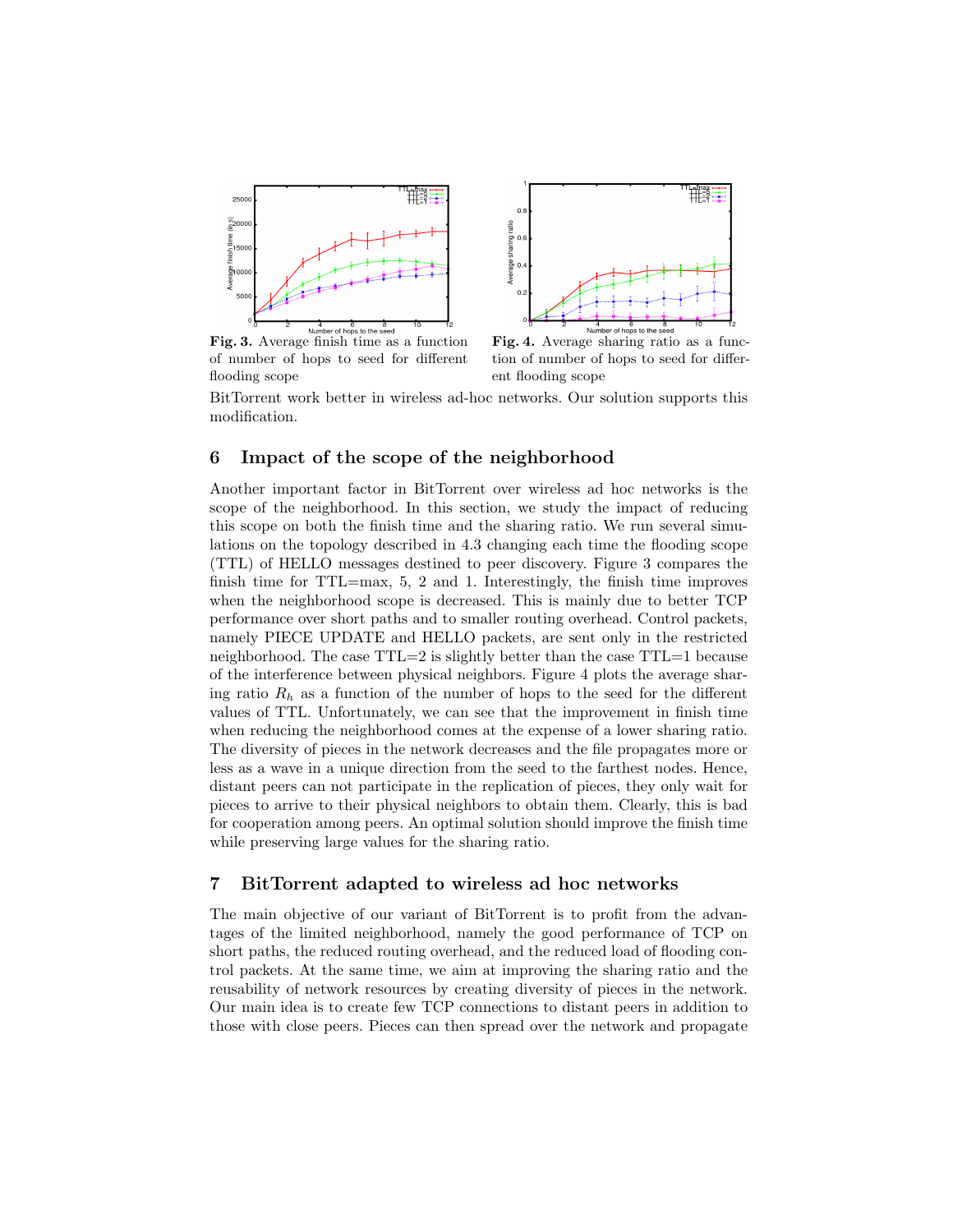in different directions, which improves the sharing and the download completion time. With this modification, several zones of the network can be active simultaneously, which is not the case of the wave generated by regular BitTorrent with limited neighborhood. To implement this idea, we tune BitTorrent to support the distinction between remote and close peers. The new choking algorithm is aware of the location of peers by using routing information. It distributes optimistic unchokes between remote and close peers and adds a specific neighbor selection mechanism to select a distant peer. It also applies a new piece selection strategy when the peer offering the piece is distant. Unlike BitTorrent with limited neighborhood, this modification requires a global knowledge about the identifiers of peers in the network. We propose that each peer maintains two neighbor tables: NEARBY NEIGHBORS TABLE (NNT) and FAR NEIGHBORS TA-BLE (FNT). When discovering new peers, neighbors whose number of hops is less than or equal to 2 are added to NNT. Other peers belong to FNT. The PIECE UPDATE packets are sent only to neighbors in NNT. Peers do not need to know about all pieces in the network as their piece selection strategy operates only on their NNTs. Indeed, in wireless networks, the replication of pieces is more efficient when it is based on statistics in the close neighborhood since this guarantees a faster local replication compared to when statistics are based on a large neighborhood. As in BitTorrent, when the choking algorithm is executed, three best uploaders are selected as effective neighbors. These three neighbors are chosen from both nearby and far neighbor tables. The peer then serves these three neighbors during the next choking period. But in addition to these effective neighbors, the peer selects a fourth random neighbor from one of the two tables (optimistic slot). The table from which it selects the neighbor is decided by a round robin policy that guarantees an optimal balance between the random unchokes locally and the transmission of pieces to distant neighbors in order to improve diversity. For a succession of optimistic unchokes, the peer selects a peer one time from FNT, q times from NNT and so on. In our protocol, the quantum q represents the ratio of the number of time slots spent on serving nearby neighbors and those for serving far neighbors. It is also the number of slots that a peer should wait before unchoking a distant neighbor again. Our simulations indicate that the choice of this quantum is fundamental in deciding the performance of our solution. Furthermore, the strategies of selecting pieces proposed by distant neighbors and selecting effective neighbors from FNT should differ from the ordinary strategies applied by BitTorrent because the objective of our version of BitTorrent in unchoking far peers is mainly to improve diversity. The next paragraphs explain the different selection strategies we implement in our solution. The following ones study the performance of the enhanced BitTorrent and discuss the choice of the quantum  $q$ .

### 7.1 Selecting a far neighbor at random

When a regular BitTorrent client decides to optimistically unchoke a peer, it selects it at random with a uniform probability. In wireless networks however, the gain we get from optimistic unchoking in terms of diversity increases with the number of hops. So a peer has more interest in unchoking a farther peer than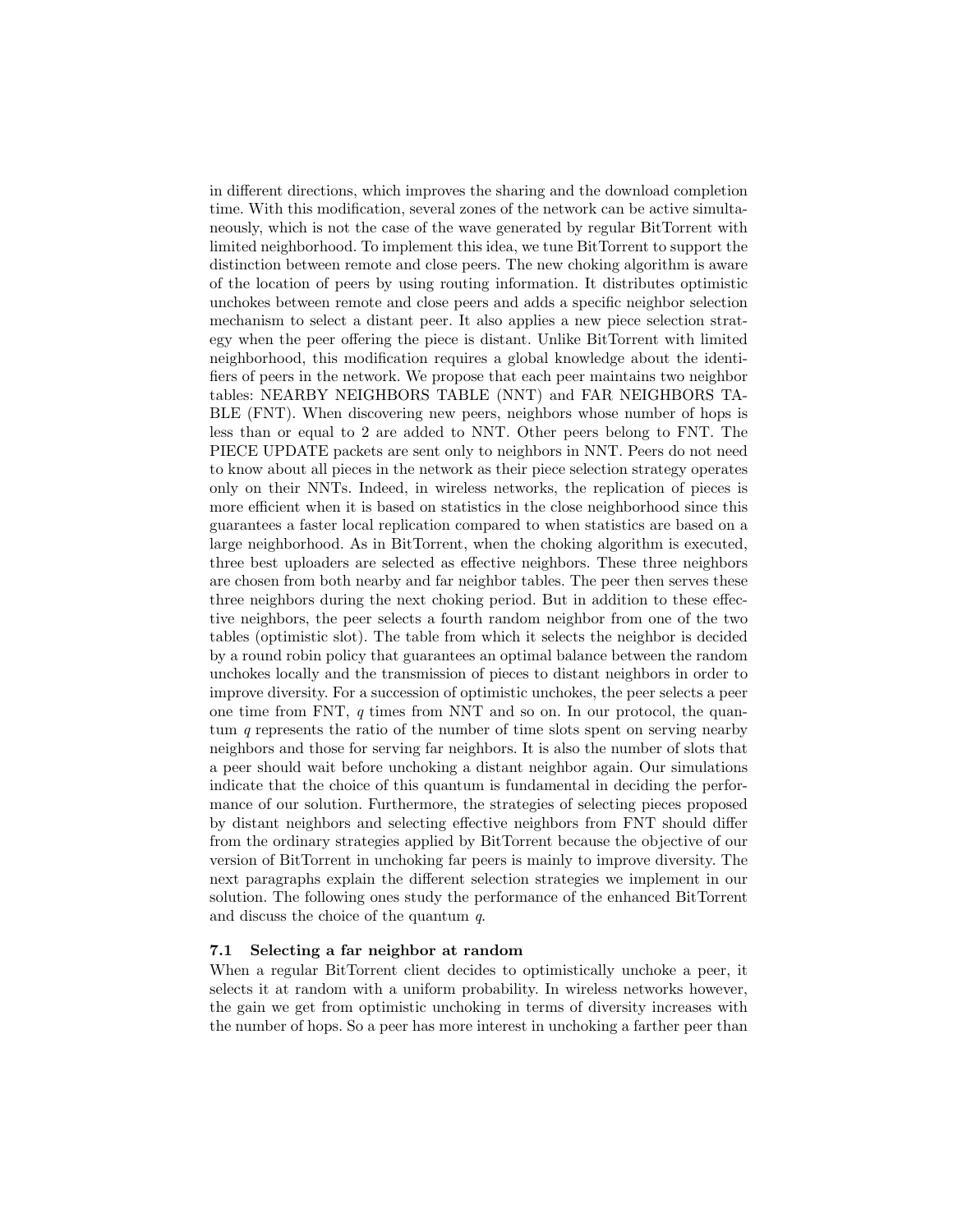another one closer to it. Thus, in our adapted version of BitTorrent, to select a far peer to unchoke from FNT, the peer starts by selecting the number of hops to that peer with a probability that increases linearly with the number of hops. Let  $h_m$  be the maximum number of hops seen by the peer. We suppose that FNT contains only peers at  $h_m$  and  $h_m - 1$  hops. These are the farthest peers that if we send pieces to them, we are sure of having the largest gain in terms of diversity and reutilization of network resources.<sup>2</sup> It follows that the number of hops is first selected using a probability function  $p$  given by this formula:  $p(h) = \begin{cases} \frac{h}{h_m + (h_m - 1)} & \text{if } h \geq h_m - 1 \end{cases}$ 0 else

When the number of hops  $h$  is chosen, the peer then selects, in a uniform random way, a peer among those located at  $h$  hops from it as the peer to optimistically unchoke.

#### 7.2 Selecting a nearby neighbor at random

When the peer needs to select a nearby neighbor, it chooses a node from NNT in a uniform random way. A nearby neighbor is supposed to replicate the pieces it receives in its two-hop limited neighborhood <sup>3</sup> . This replication is fast since the TCP protocol has a good throughput over short paths.

#### 7.3 Piece selection strategy when the offering neighbor is far

When receiving a piece offer from a P2P neighbor, the peer checks the number of hops to the offering neighbor. If it is greater than 2, it considers that it is an offer from a far node. In this case, a specific piece selection strategy is applied in order to select the best piece to download from this node. This strategy will be called the absent piece strategy. The peer first computes the redundancy of the offered pieces in its close neighbors table and in its piece pool. At the opposite of BitTorrent, the candidate pieces will be those with zero redundancy (no need to download a piece from a distant node if it exists at less than two hops). So a piece can be accepted only if neither the peer nor one of its near neighbors has downloaded it before. In case of multiple absent pieces, one piece among them is chosen in a uniform random way. The absent piece can then be replicated quickly in the near neighborhood. If no absent piece is noticed, the peer sends a REJECT in the piece offer reply packet. In summary, our solution supposes that it is better to download a piece existing in the nearby neighborhood from a nearby neighbor. Only absent pieces are taken from far neighbors so as to reduce the routing overhead. This strategy is fundamental for getting good performances with our variant of BitTorrent.

<sup>&</sup>lt;sup>2</sup> We add peers at  $h_{m-1}$  hops to FNT in order to reduce the load on the one or few peers located at  $h_m$  hops.

<sup>&</sup>lt;sup>3</sup> We form NNT using two-hop neighborhood because according to results in Section 6, this leads to slightly better finish time and sharing than if limiting the neighborhood to only one hop.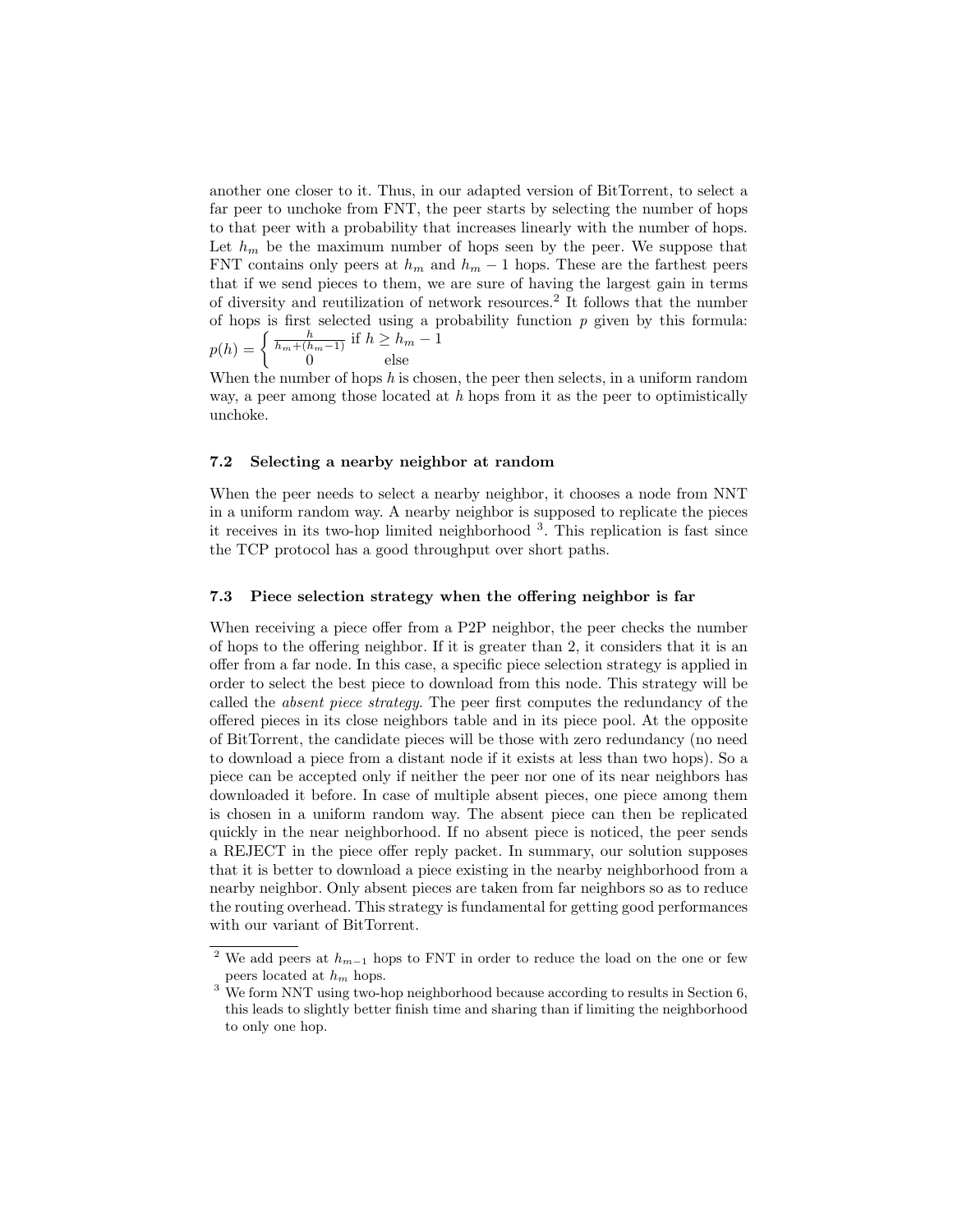#### 7.4 Piece selection strategy when the offering neighbor is near

Local rarest first is used when the peer receives a piece offer from one of its nearby neighbors. Pieces with the least number of copies in the close neighborhood are selected. This is the normal behavior of the standard version of BitTorrent but only applied in the two-hop neighborhood. Here the throughput of TCP is good and the routing overhead is almost inexistent so we can allow ourselves to apply the rarest first policy that guarantees the fast replication of pieces.

#### 7.5 Simulation results

To study the performance of our solution, we run several NS-2 simulations over the previously described topology. We vary the values of the quantum  $q$  and observe the behavior of the download finish times of peers and their sharing ratios. Figure 5 compares finish time of ordinary BitTorrent with limited neighborhood  $(TTL = 2)$  with our version of BitTorrent using different values of the quantum  $q$  ( $q=3$ , 2 and 1). Each curve presents the average finish time  $F_h$  as a function of the number of hops to the seed. Recall that the role of  $q$  is to balance optimistic unchokes between close and remote peers. The larger the  $q$ , the smaller the number of unchokes to remote peers. The finish time for our solution is better and more equally distributed since far nodes can receive pieces from the beginning of the session and can replicate them in their close neighborhoods. Our solution limits the number of pieces sent to far nodes in order to reduce the routing overhead. This creates parallel areas of activity in the network. Far nodes do not need to wait for pieces to arrive to their neighborhoods to download them. Hence, pieces propagate in the network in all directions. This observation is illustrated in Figure 6 which compares sharing ratios of ordinary BitTorrent with limited neighborhood (TTL=2) with our variant of BitTorrent using different values of the quantum. Each curve presents the average sharing ratio  $R_h$  as a function of number of hops to the seed. Figure 6 shows that the strategies used in our solution increase considerably the sharing ratios of all peers. This is due to the diversity created by sending original pieces to distant nodes. So, sharing incentives work well in this context and the distribution is less vulnerable to the selfishness of some nodes. Our results also show that a quantum equal to 1 gives a better finish time and a better sharing ratio in our setting. Clearly, the performance of our solution depends on the choice of the quantum  $q$ . This choice is treated in the next section.

### 7.6 Optimal choice of the quantum q

In this paragraph, we establish an empirical formula for  $q$  and then validate it through simulations. Let  $h_m$  be the maximum length of a path between two nodes in the network. Let  $\alpha_i$  be the number of pieces that can be sent during a choking slot to a node located at  $i$  hops. The objective of our balanced optimistic unchoking strategy is to send a copy of each piece to the end of the network and wait for it to return to the middle of the network. Forward and backward pieces meet then in the middle of the network, which guarantees the best gain. If there were only one piece in the file, only one seed and the content is sent to the farthest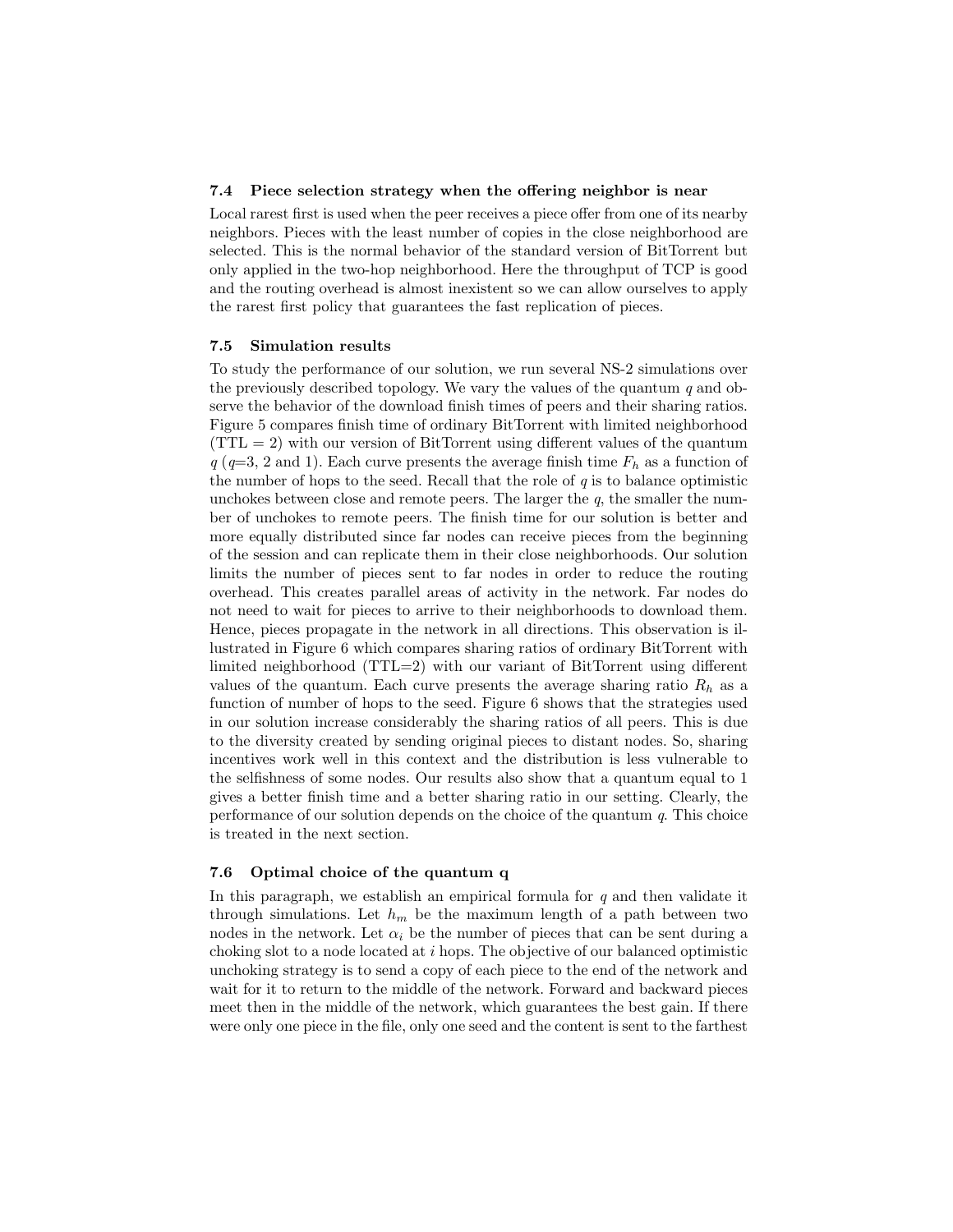

Fig. 5. Average finish time for our enhanced BitTorrent compared to ordinary BitTorrent with limited neighborhood



Fig. 7. Average finish time as a function of the chosen quantum



Fig. 6. Average sharing for our enhanced BitTorrent compared to BitTorrent with limited neighborhood



Fig. 8. Best quantum as a function of the number of nodes

node, the piece will take approximately  $\frac{h_m}{2}$  slots to return to the middle of the network. Now when the file contains several pieces, the node should wait  $\frac{\alpha_{h_m}}{\alpha_1} \cdot \frac{h_m}{2}$ before unchoking the farthest node again. It is the number of slots needed for the  $\alpha_{h_m}$  pieces to return to the middle of the network hop by hop. Now, if all peers in the network are interested in the content and if we assume nodes to be uniformly distributed in the plane,  $\frac{N}{2}$  nodes at maximum can participate in sending pieces to the farthest node. So one needs to increase the waiting time by a factor of  $\frac{N}{2}$ . So, the formula approximating q will be:

$$
q = \frac{\alpha_{h_m}}{\alpha_1} \cdot \frac{h_m}{2} \cdot \frac{N}{2} \tag{5}
$$

To validate this formula, we vary the number of nodes and observe how this impacts the optimal choice of  $q$ . We plot optimal  $q$  as a function of the number of nodes N. Simulations are done on grid topologies with  $N=20$  to 100. Figure 7 plots the average finish time over all nodes as a function of the chosen quantum q for 40 nodes and 80 nodes (curves for all values of N are not included for clarity of presentation). Figure 8 plots both the computed and simulation results for best q. The values of  $\alpha_{h_m}$  and  $\alpha_1$  are taken from simulations in both curves. Even though our expression for  $q$  is simple and approximate; we can see a good match between the two curves. In the figure, simulation values of the best  $q$  are rounded integer values of theoretical ones. Thus, the above formula describes well the behavior of the optimal  $q$  when number of nodes varies. One can notice that this quantum increases with N, which means less pieces sent by each peer to remote peers for larger networks.